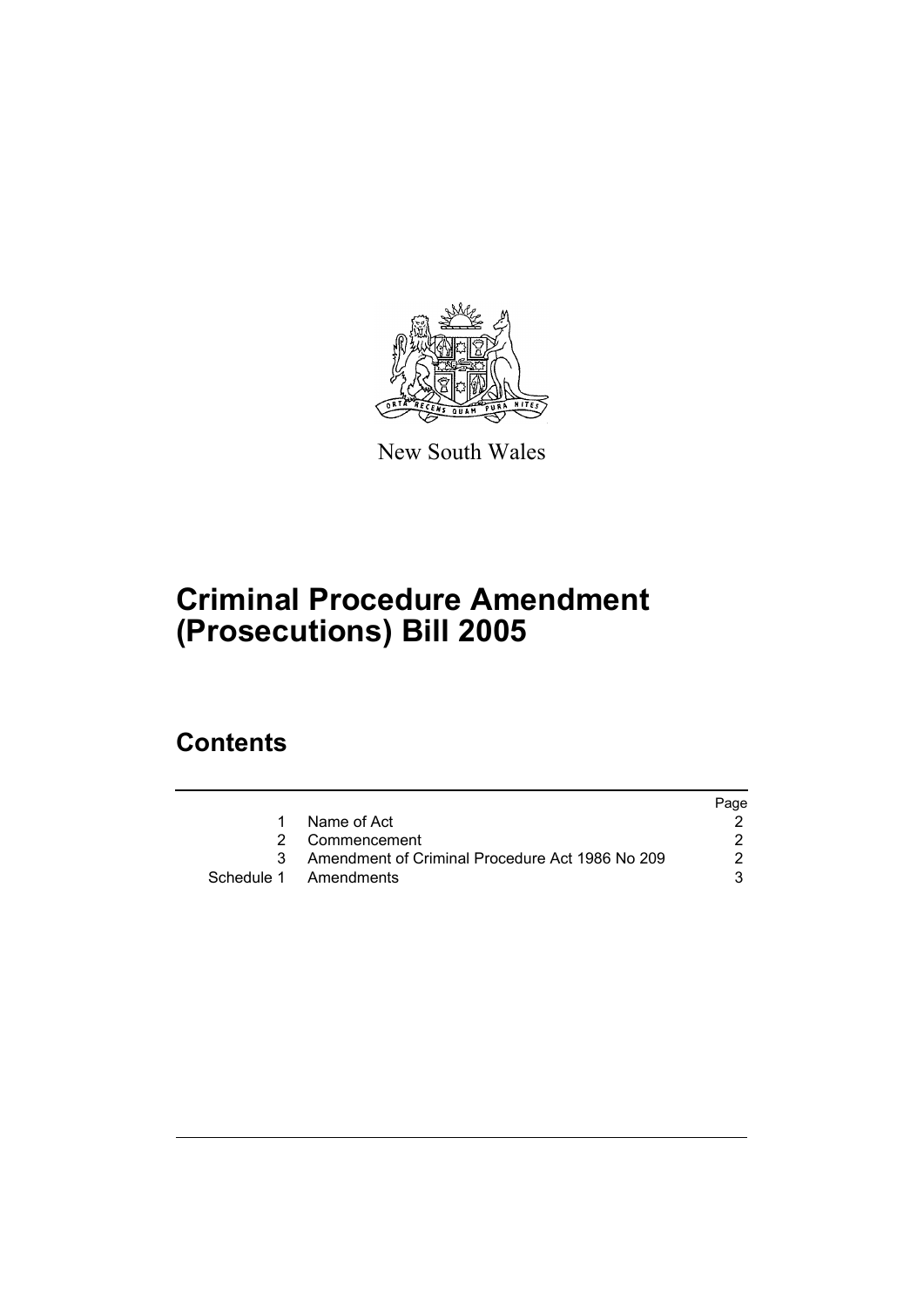*I certify that this PUBLIC BILL, which originated in the LEGISLATIVE ASSEMBLY, has finally passed the LEGISLATIVE COUNCIL and the LEGISLATIVE ASSEMBLY of NEW SOUTH WALES.*

> *Clerk of the Legislative Assembly. Legislative Assembly, Sydney, , 2005*



New South Wales

## **Criminal Procedure Amendment (Prosecutions) Bill 2005**

Act No , 2005

An Act to amend the *Criminal Procedure Act 1986* to validate certain indictments issued on behalf of the Director of Public Prosecutions and criminal proceedings based on such indictments; and for other purposes.

*I have examined this Bill, and find it to correspond in all respects with the Bill as finally passed by both Houses.*

*Chairman of Committees of the Legislative Assembly.*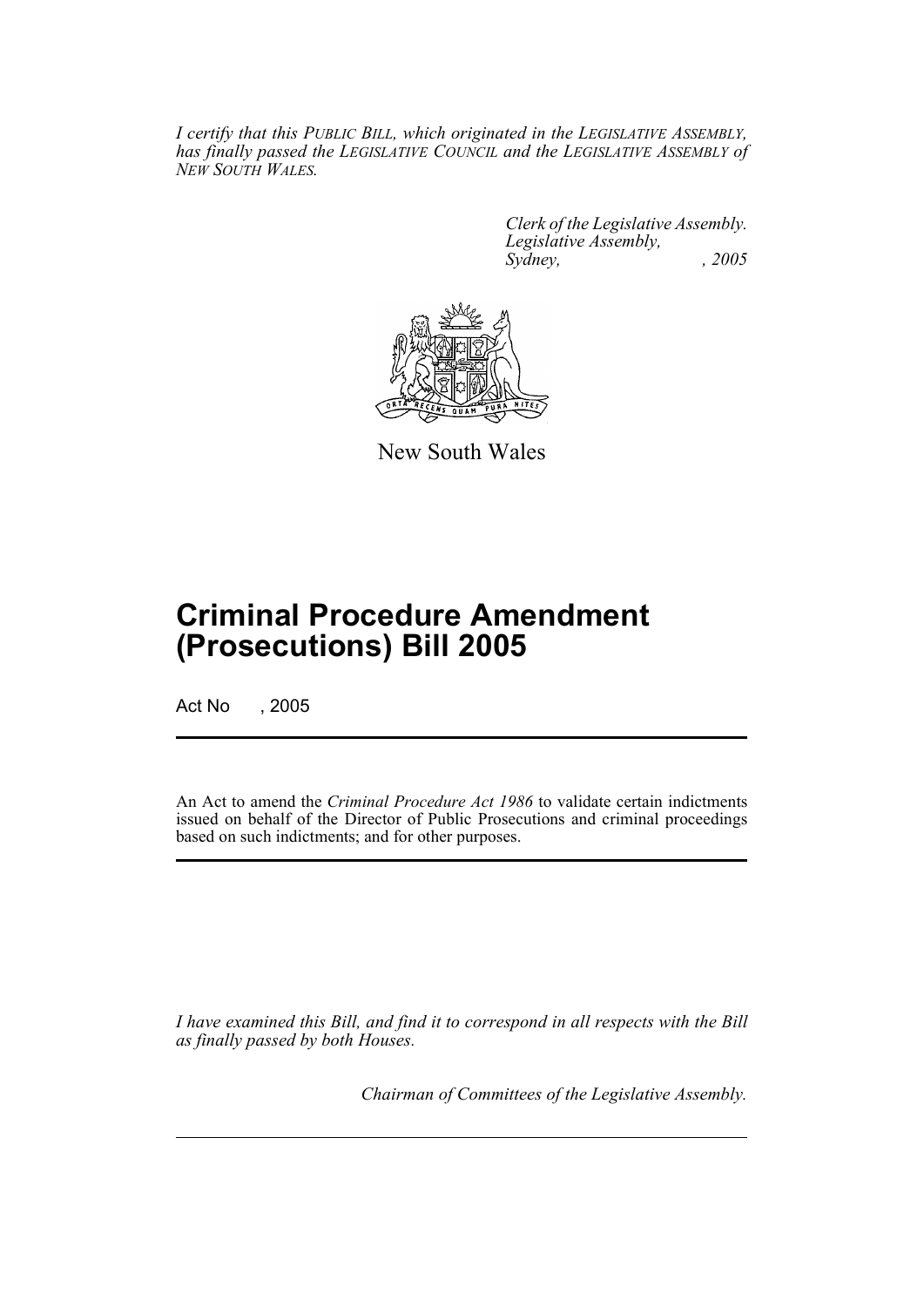## **The Legislature of New South Wales enacts:**

### **1 Name of Act**

This Act is the *Criminal Procedure Amendment (Prosecutions) Act 2005*.

## **2 Commencement**

This Act is taken to have commenced on the day on which the Bill for this Act was first introduced into Parliament.

## **3 Amendment of Criminal Procedure Act 1986 No 209**

The *Criminal Procedure Act 1986* is amended as set out in Schedule 1.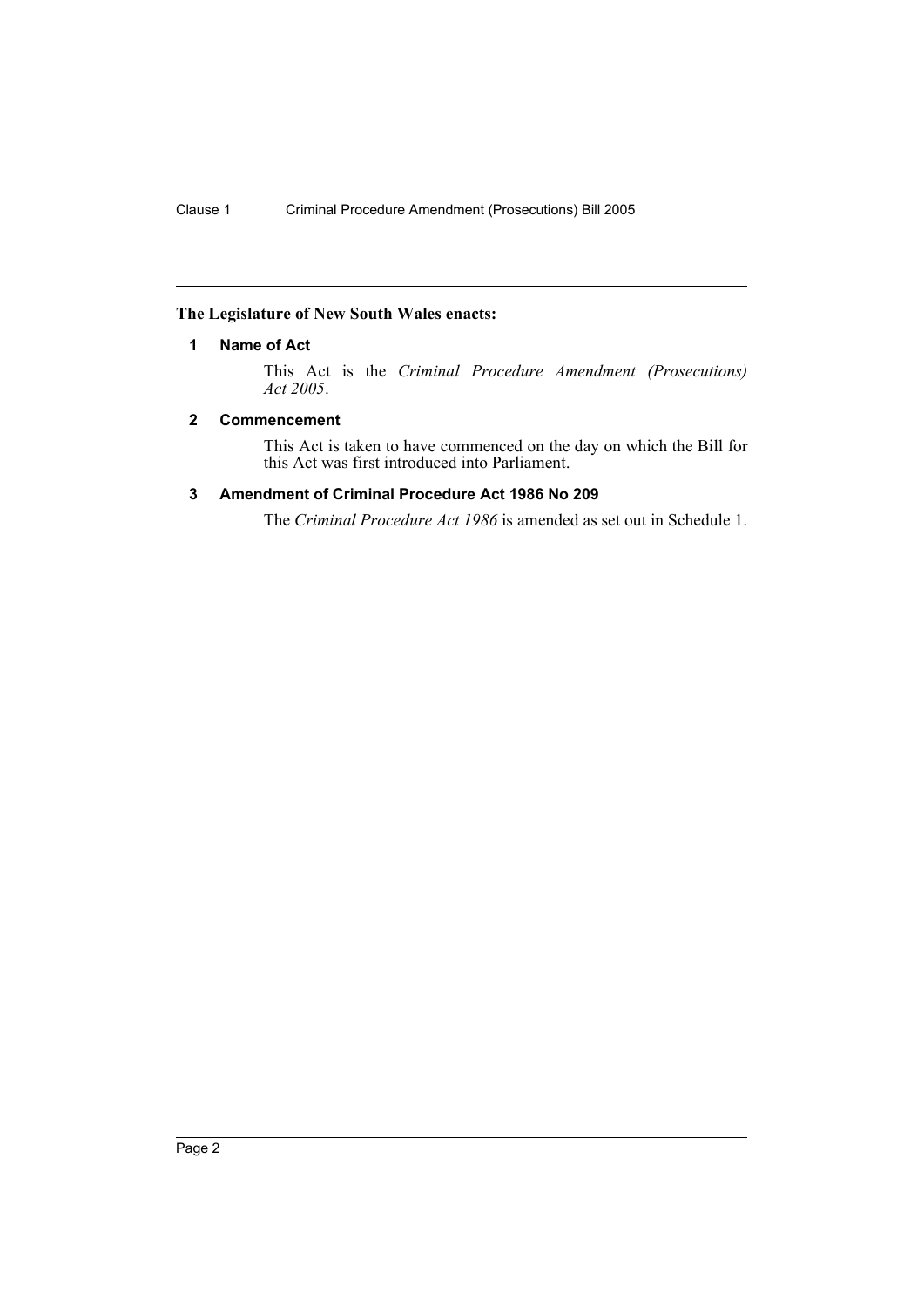Criminal Procedure Amendment (Prosecutions) Bill 2005

Amendments **Amendments** Schedule 1

## **Schedule 1 Amendments**

(Section 3)

## **[1] Section 16 Certain defects do not affect indictment**

Insert after section 16 (1) (h):

(i) if the indictment was signed by a legal practitioner who has been instructed to prosecute the proceedings to which the indictment relates on behalf of the Director of Public Prosecutions—for failure by the Director to authorise the legal practitioner by order in writing under section 126 (2) to sign indictments for and on behalf of the Director.

#### **[2] Schedule 2 Savings, transitional and other provisions**

Insert at the end of clause 1 (1):

*Criminal Procedure Amendment (Prosecutions) Act 2005*

## **[3] Schedule 2, Part 9**

Insert after Part 8:

## **Part 9 Provisions consequent on enactment of Criminal Procedure Amendment (Prosecutions) Act 2005**

## **46 Definitions**

In this Part:

*applicable signing provision* means section 126 or any corresponding provisions of this Act previously in force that applied to the signing of indictments at the time concerned.

*introduction day* means the day on which the Bill for the *Criminal Procedure Amendment (Prosecutions) Act 2005* was first introduced into Parliament.

*relevant period* means the period commencing on 13 July 1987 and ending immediately before the introduction day.

#### **47 Validation of certain indictments**

(1) This clause applies to an indictment signed by a legal practitioner during the relevant period that purports to be signed for and on behalf of the Director of Public Prosecutions in circumstances where: